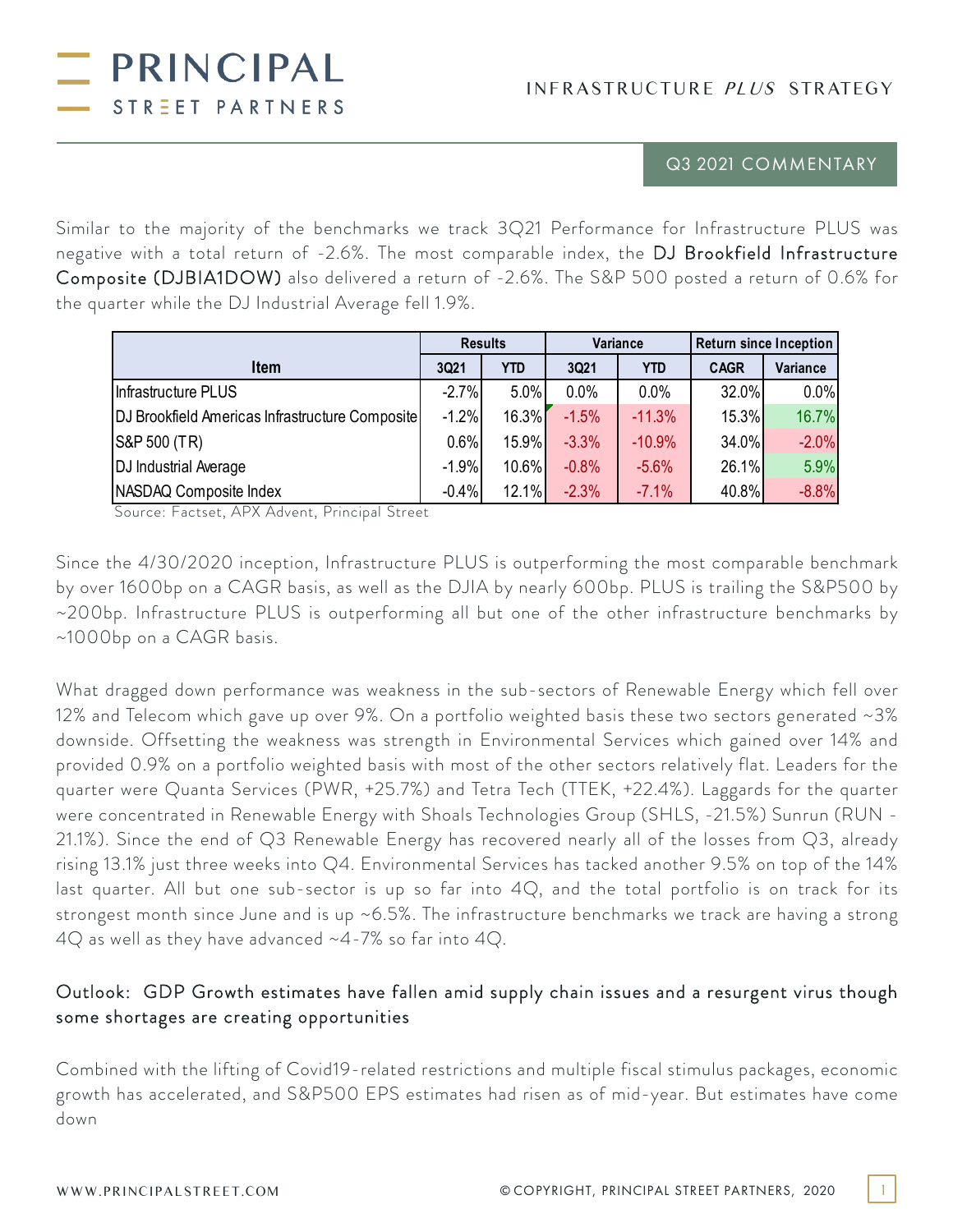recently with full year 2021 estimates coming down 60bp, to 5.9% over a resurgent virus, political bickering over mask and vaccine mandates which in turn has contributed to labor shortages and materials shortages throughout the supply chain. Looking out further GDP estimates have held at 4.1% for 2022, risen 20bp to 2.5% for 2023. While a bipartisan group of Senators announced reaching agreement on major issues for a roughly \$1 trillion infrastructure package, that legislative package has still not passed amid infighting between Democratic moderates and progressives over a drastically scaled back Build Back Better ("BBB") omnibus spending package on social programs that was ~\$1.8 trillion as of this writing.

Irrespective of the various government spending proposals, Fed policy, and near-term market moves, we believe infrastructure investment, both traditional and modern, has a long runway of growth. We wrote about surging housing starts (highest in 15 years) and record low home vacancy rates (1.0%) opening up infrastructure opportunities with our Q2 update.

### We believe energy infrastructure likely to outperform.

For this update, we are going to cover the growing opportunity in energy both conventional energy infrastructure as well as renewables. While in theory energy infrastructure is supposed to be oil and gas price agnostic, in reality higher commodity prices tend to benefit both earnings as well as stock prices of energy infrastructure companies. Companies with hefty gas processing and NGL fractionation businesses are notable beneficiaries of higher commodity prices. But even companies that are predominately pipeline transportation plays can benefit from higher commodity prices. Higher oil and natural gas prices can lead to sanctioning of production projects that in turn leads to more volumes flowing on the pipelines. In turn, more volumes on pipelines means higher earnings which translates to better returns for investors. The key question becomes: Where are oil, gas, and NGL prices headed? We believe that commodity price risks skew to the upside and are likely to remain elevated going forward. The main reason is that global oil inventories are now well below average. We believe that global inventories are likely to head even lower boosting prices even further. Specifically, based on the work of our friends over at Cornerstone Analytics ("CA") global oil inventories since July 2020 have drawn down by a record 444mm barrels. That record draw down has taken OECD crude oil inventories down from a record 3.225 billion barrels in July 2020, to an estimated 2.775 billion barrels at the end of the 3rd quarter. The 2.775 billion barrels compares to the 7-year global average inventory for the end of the 3rd quarter of ~2.95 billion barrels. Back in July 2020 inventories were ~250mm barrels above average and now inventories sit ~200mm barrels below the 7-year average. By way of the relationship between inventories and oil price, CA has done extensive regression analysis and find that oil prices move by ~\$7 for each 50mm barrel change in OECD global inventories. The translation from the inventory change has been about \$60-\$65/barrel in the price of oil. Brent bottomed at ~\$19/bbl in April 2020 and now sits at ~\$85/bbl or ~\$66/bbl higher and in line with the rule of thumb predicted by CA models.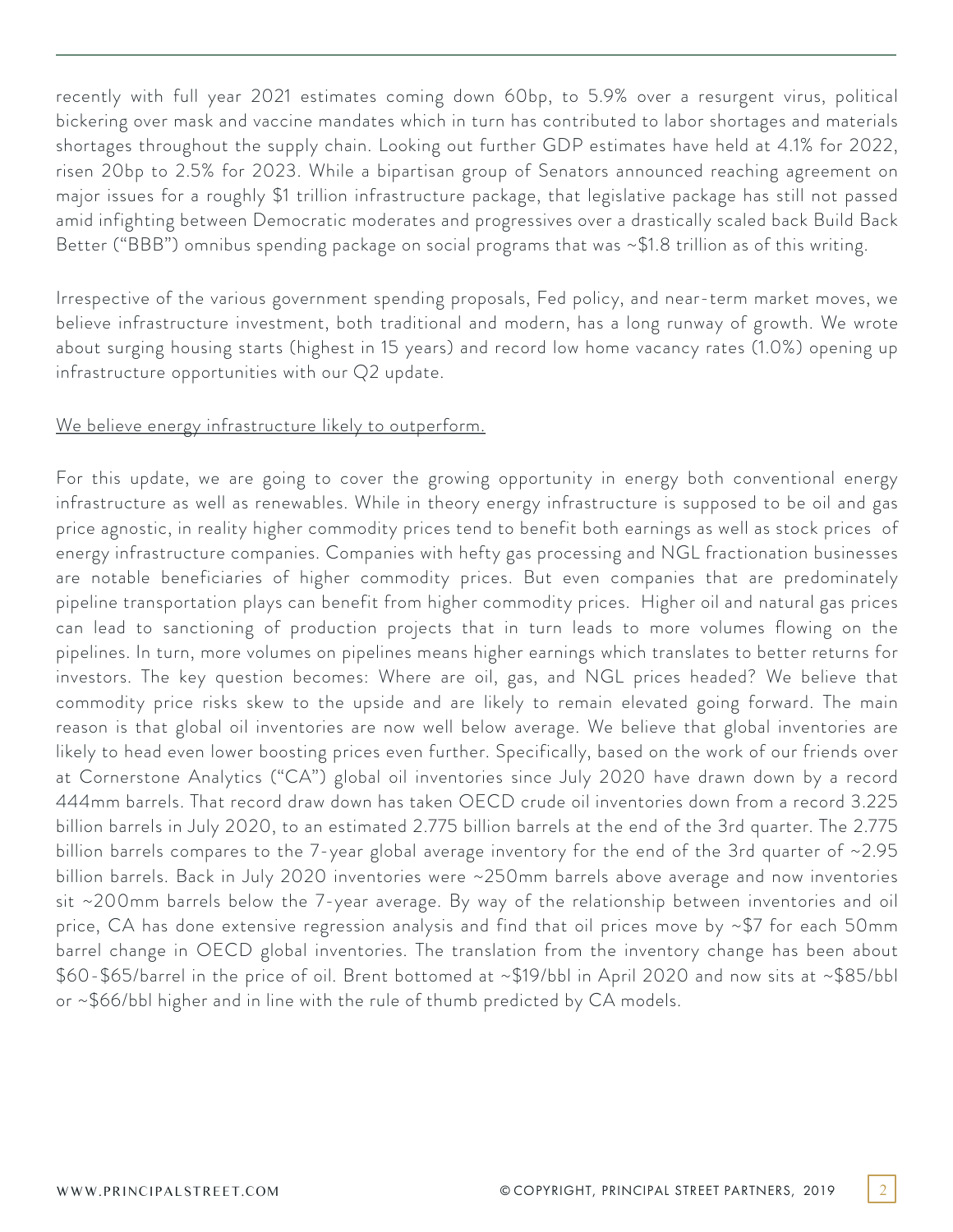

Source: Factset

One of the key questions is with oil prices as high as they are today, shouldn't there be a supply response by both OECD (translation: US) producers as well as OPEC? The answer is yes. But we believe that supply is more likely to lag demand, at least in the near to intermediate term. The reason why we believe supply is likely to lag demand is based on the following:

1) Greater regulation. US producers continue to get a lot of pressure from government policymakers and regulators. Regulators and policymakers do not want producers to ramp up production too rapidly for environmental reasons (read: climate change) and also so that renewable energy can be more competitive vs. fossil-based energy. Moreover, further discouraging producers, the Federal government suspended new leases on Federal lands. According to a Recent WSJ article, the U.S. Department of the Interior approved only 171 drilling permits on Federal lands in August, which was 75% lower than in April. But as the article points out there are a number of other hostile polices. For example, ironically the current Administration is reviewing the Alaska's National Petroleum Reserve to make it off limits to petroleum. Financial regulators are considering imposing new rules related to climate risk to increase the cost of capital on the oil and gas industry as well as restricting access to sources of funding. Even the Federal Energy Regulatory Commission (FERC), which has the authority to approve new natural pipelines has indicated that even minor projects such as adding compressor stations, will be required to include environmental impact statements or as the column points out effectively turning the FERC into a Climate Commission. The irony is that the harsh regulatory climate ends up benefiting the incumbents and driving oil and gas prices even higher. By discouraging investment in oil and gas, production is much less likely to get back to 2019 levels and be less likely to be able to meet demand that has already reached 2019 levels.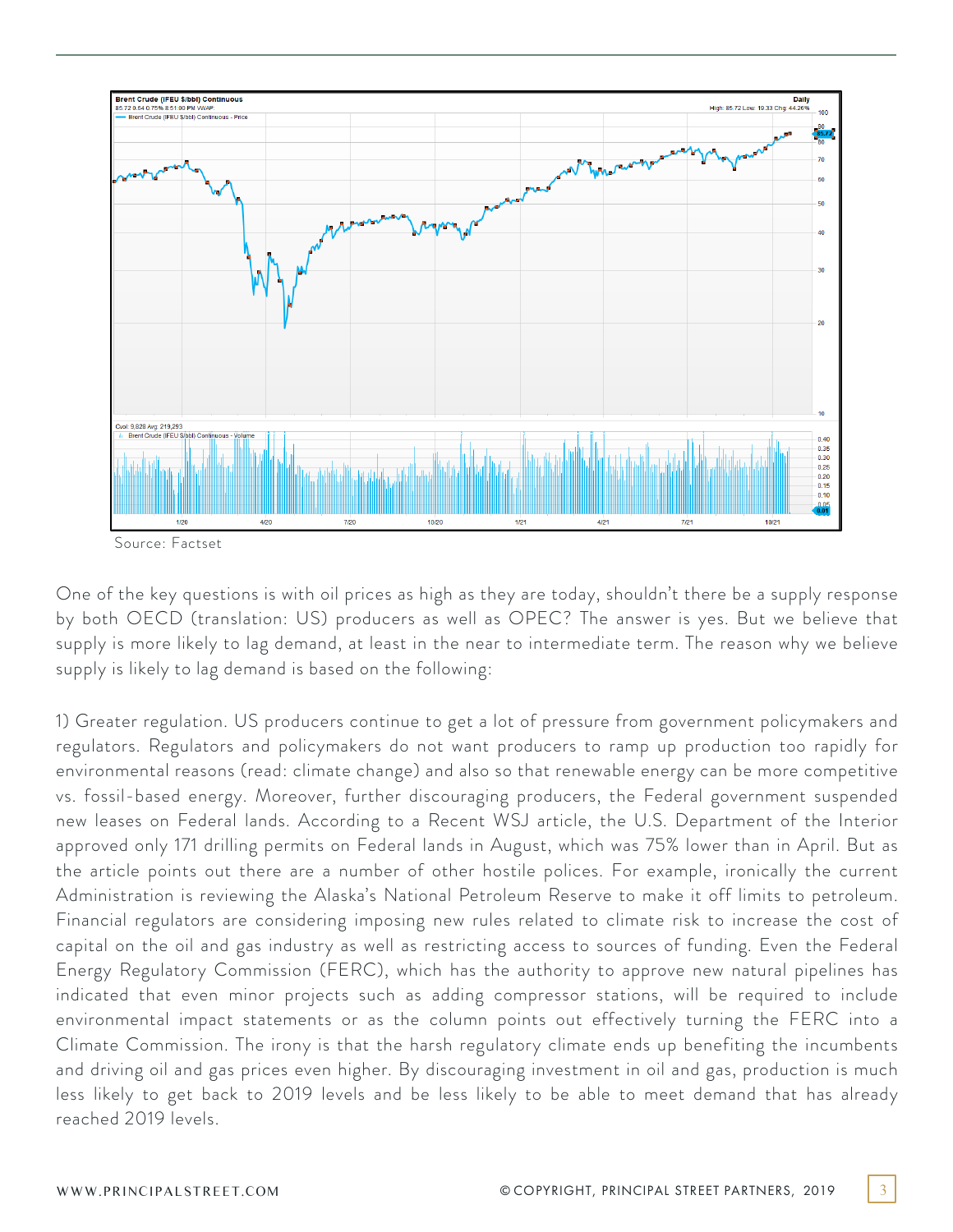2) Shareholder pressure to incentivize return on invested capital over production. Shareholders have also been pressuring management teams for a number of years to change compensation incentives to be based on return on invested capital instead of production targets. Most boards of oil and gas producers have made this change in compensation incentives. As a result, oil and gas producers have been far more disciplined with the way they allocate capital (translation: much less capital being spent). According to data collected by Cornerstone Analytics the accumulated reduction in capital spending from the 2014 peak to the estimate for the end of 2021 is ~\$2.2 trillion.

Taking the thesis on underinvestment in production even further, JPMorgan argues that the investment shortfall, if anything, is likely to get worse over the rest of the decade as shown in their Figure 11 below. As a result, the wedge between demand and supply is likely to grow. JPMorgan also shows in a separate analysis that compared to December 2019, North American majors cap ex spending from 2021-2025 is forecast to be lower by a cumulative \$130B or down by an average of ~1/3 vs the December 2019 cap ex plans.



Source: JP Morgan Equity Research with permission



Source: JP Morgan Equity Research with permission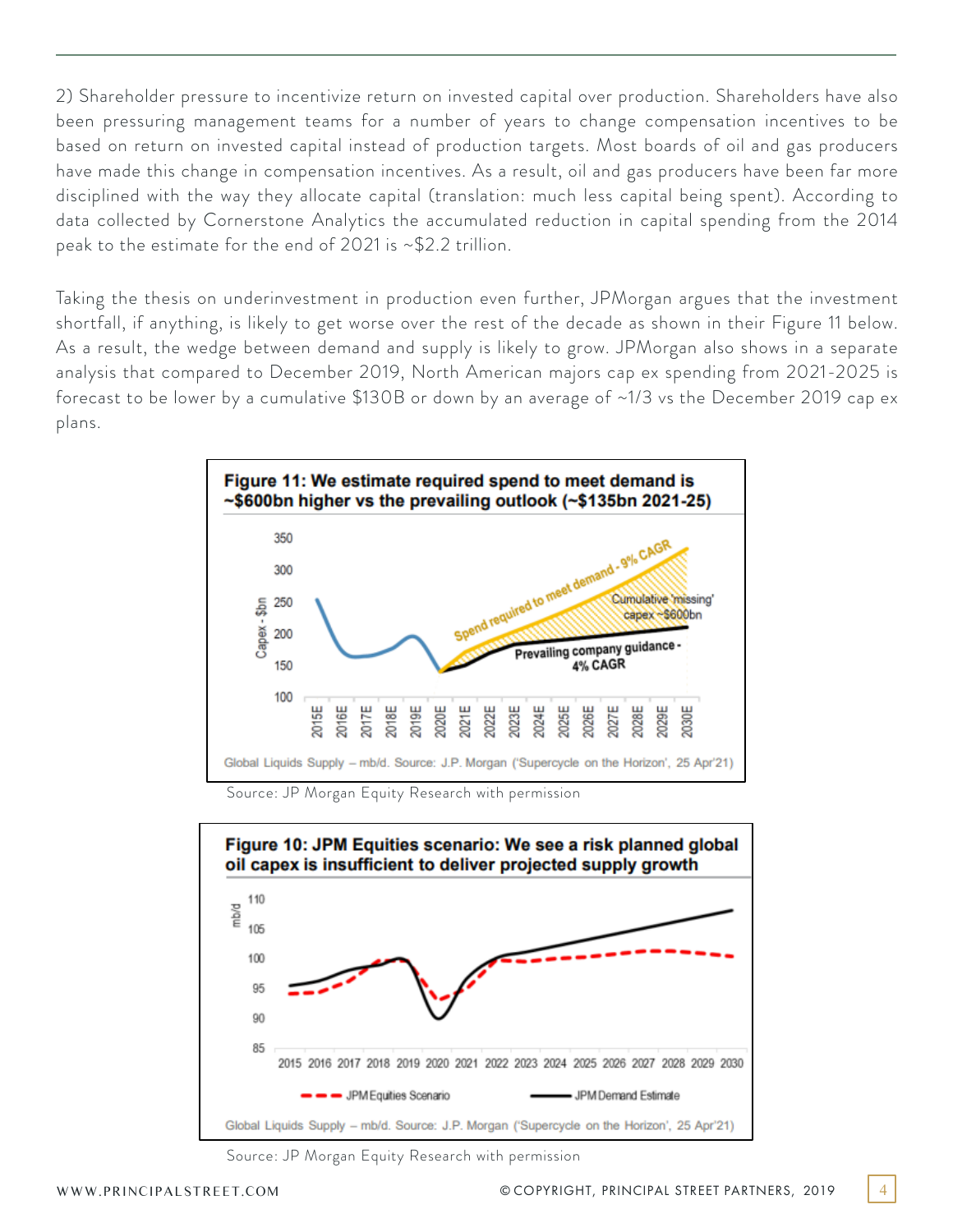3) Improved OPEC discipline. OPEC has consistently indicated that it would rather that the supply/demand balance lean toward being too tight. OPEC production capability stands at 30.55 mm bbl/d. Even if production ramps from the ~27.5 mm bbl/d estimated 4Q21 production and hits max capacity of 30.55 bbl/d by 2Q22 with global demand expected to reach a little under 101mm bbl/d by end of 2022, there is likely to still be an incremental draw in 2022 of ~275-300 mm/bbl. CA's rule of thumb of \$7/bbl price impact for every 50mm barrel change in inventories. CA's forecast draw for 2022 would then imply that by the end of 2022, the price of Brent could reach ~\$135-\$150/bbl (we calculate \$145/bbl).

Bear in mind that this is the price pessimistic case (i.e., lower Brent oil prices) not the base case. In CA's base case, OPEC would not reach full production capacity until 4Q22. Using the base case, the draw on oil for 2022 would average ~1.75mm bbl/d and would result in Brent prices more than doubling from current levels by the end of 2022, to ~\$195/bbl.

For the sake of conservatism, we will assume that the price of Brent reaches triple digits by 1H22 at which point Riyadh ramps up its production capabilities to obtain a targeted Brent price of \$90- \$100/bbl. The point of the discussion is that given OPEC continuing to maintain discipline, even in the face of a US Presidential request, the outlook for oil prices is higher which should continue to benefit not only the E&P sector but energy infrastructure as well.

4) Energy demand is likely to be higher than what the consensus believes in our view. Something to bear in mind is that the estimate is more bullish on oil than consensus. The reason for this has to do with so called missing barrels. As CA points out, most forecasts are repackaged work done by the IEA. However, the IEA has consistently underestimated demand.

IEA estimates oil demand from a model tied to global GDP. But 96% of oil demand growth over the last 2-3 decades has come from emerging market countries where GDP data and oil consumption data is less accurate and less available. As a result, the formula used by the IEA has consistently underestimated demand relative to the calculations that CA does based on the actual consumption of oil which as pointed out in the equation below.

Demand can be estimated by backing into apparent demand based on supply combined with OECD inventory data which is fairly accurate and reasonably well disclosed. Non-OECD inventories have little if any discretionary inventories. Apparent demand can then be estimated:

Demand = Production +/- inventory change.

The reason this is important is that if the IEA underestimates demand, then it will tend to overestimate future oil inventories leading them to underestimate the future price of oil.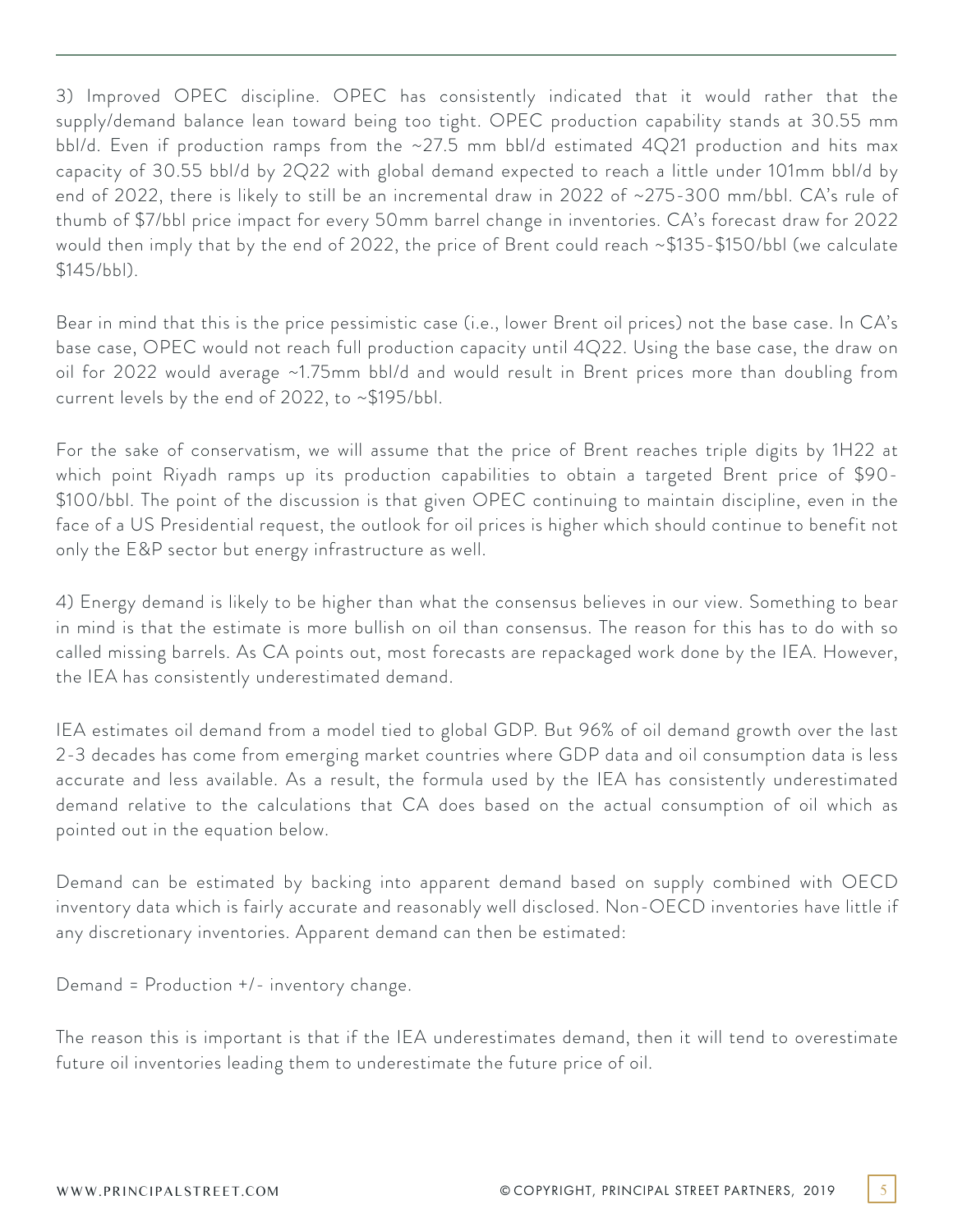Coming back to the near term, the result of the so-called missing barrels is that CA estimates that during the 4Q21, demand is likely to outstrip supply by 2.2mm barrels/day. Multiplying that figure by 92 days in the quarter and we can calculate a draw for 4Q21 of ~200mm barrels. Based on the CA rule of thumb suggest that the price of Brent should go higher by ~\$28/bbl and reach ~\$100-\$110/barrel from the \$78/bbl Brent price at the end of 3Q. But to be more conservative, we assume Brent gets to only \$92/bbl by the end of the year. (I have a wager for a dinner with one of my very smart energy analyst friends that Brent exits the year above \$92/bbl).

The result of this work is that our bias is to raise further our allocation to energy infrastructure yet again as it appears to be in position to continue to outperform even as it has significantly outperformed so far. Moreover, there are not the supply chain issues that have held back renewable energy this year and could continue to create a headwind for renewable energy relative to conventional energy infrastructure. That said, we continue to be overweight renewable energy along with conventional energy infrastructure as the rising cost of oil and gas tends to make renewable energy more competitive.

The positive price outlook is all well and good but as many analysts, investors, and others point out, what if oil prices wind up being "too high?" Put another way, oil prices have a long history of volatility with increased production/lower demand eventually responding to higher prices with the lag in such supply/demand responses contributing to such volatility. That raises the question of what is such "too high" price for oil that negatively impacts demand? That would be the price that negatively impacts demand which turns out to be where oil-related spending exceeds 5% of GDP according to our friends at CA who have studied this issue for decades. That price would currently equate to  $\sim$ \$130/bbl. So how is the ~5% of GDP the inflection point? In the 1980-1982 period when global expenditures on oil reached as high as 7.5% of global GDP, inflation rose to double digit levels in the US, and the Fed had to crank up interest rates to double digit levels to put the brakes on inflation and those that have been around awhile will recall that a severe recession ensued which in turn ultimately sent oil price plummeting. There were similar events in the 2007-2008 period, though that was also accompanied by massive speculation in real estate and mortgage-backed securities, and again when crude peaked in the 2012-2014 time period which was accompanied by the OPEC decision to try to put US shale producers out of business by flooding the world with crude oil instead of their traditional role of effectively being the global central bank of oil. But what is interesting is that each time global expenditures as a % of oil reached to the 5% level, a crash in crude oil prices followed for whatever reason whether it was spreading inflation with a subsequent reaction from the Fed, triggering a response from Riyadh, etc. Also, what is interesting is how well the chart of the price of WTI crude oil (adjusted for inflation) correlates with the chart of global expenditures on oil as a percent of GDP.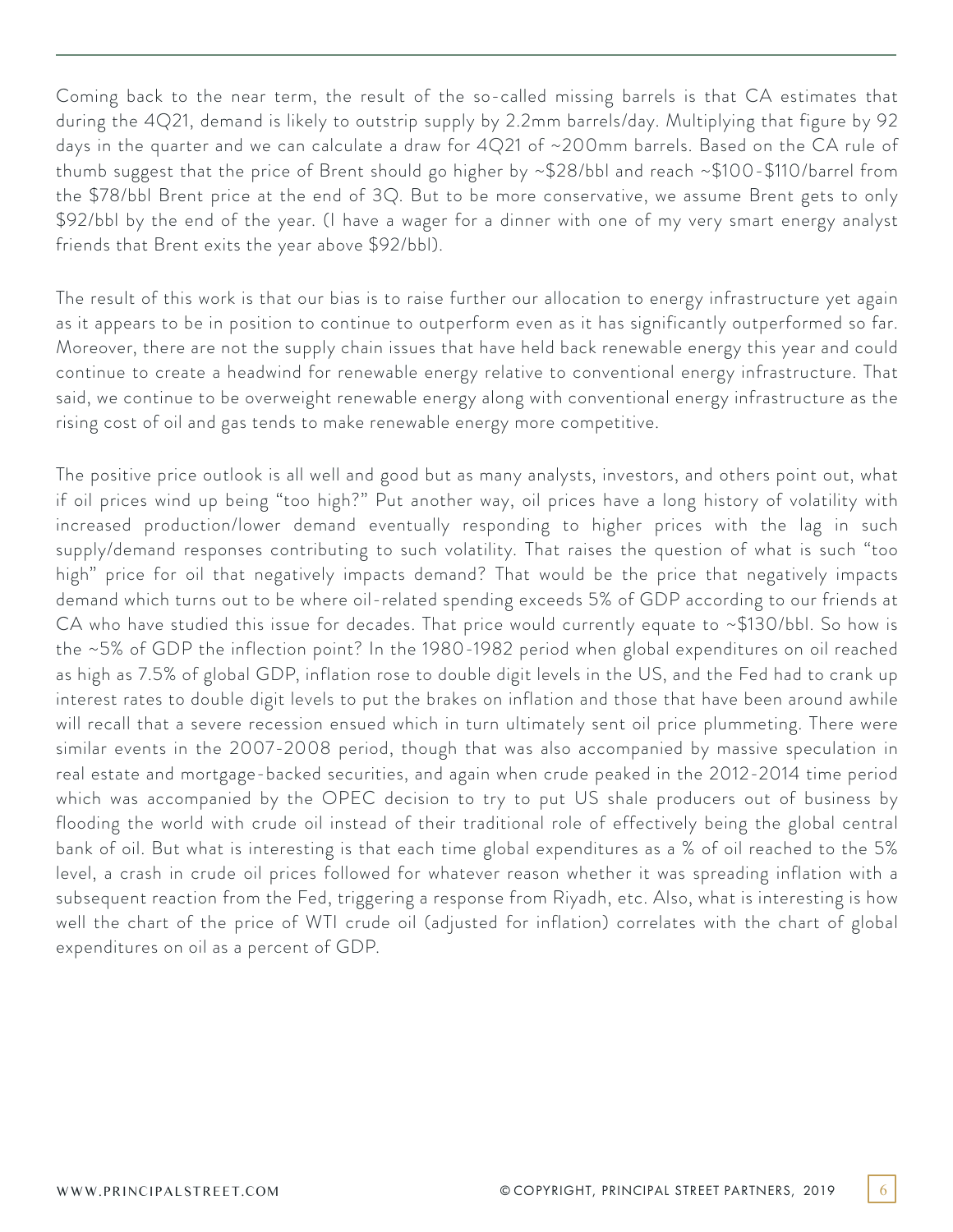

Source: Mike Rothman of Cornerstone Analytics by permission



# Price of WTI \$/bbl Adjusted for Inflation

Source: Macrotrends.net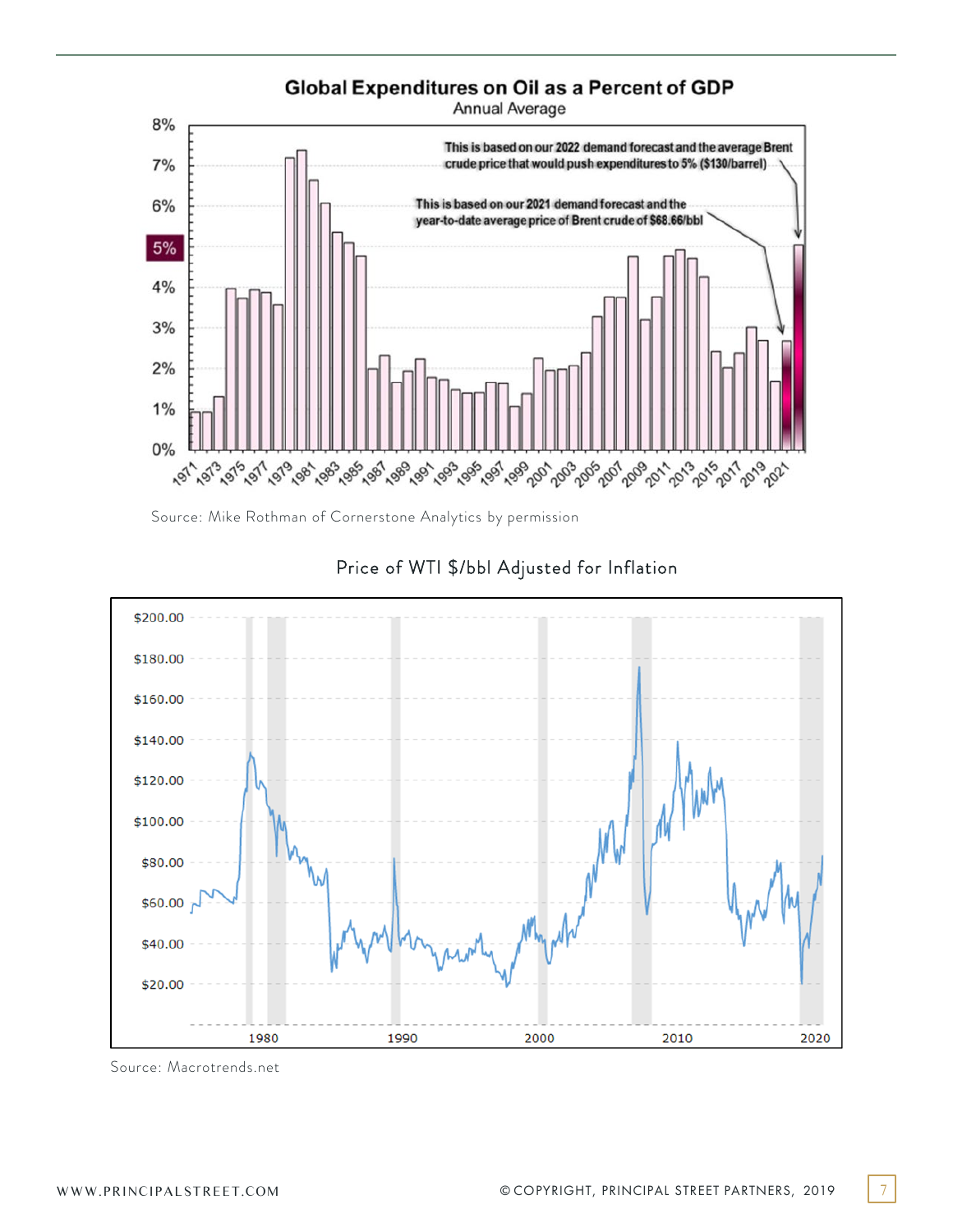There is a long way to get to \$130/bbl price and there are a lot of moving parts in terms of even getting to \$100/bbl. However, OPEC has done a solid job of maintaining discipline in the current environment. Swing production from the US has not exactly come back very strong. As we mentioned earlier, US producers are now incentivized based on returns, not production. US policy also currently discourages production as there are moratoriums in place for leases on Federal land. Producers of oil and gas are also discouraged on ESG grounds and encouraged to redirect investment towards renewable energy. In effect, ESG initiatives have turned into tail winds for oil and gas producers and by extension infrastructure players. Further, shareholders have been very active in encouraging management teams to prioritize capital discipline and not revert to past practices of over production which resulted in destroying capital.

## Portfolio Insights

As mentioned above the sub-sector with the greatest return was Environmental Services which returned ~15% during the quarter. The largest drag was Renewable Energy, declining 12.7%. Telcom was the other drag on performance, dropping ~9.1%. We made changes to the target sector weighting as indicated in the table below. The most significant change in the weightings was the lower weighting in Transport and Pay Processors, Cybersecurity, Cloud. We maintained a higher-than-normal level in cash over market valuation concerns, seasonality, and policy. In those names where positions were reduced, they underperformed. We would have done better to reduce weightings in Renewable Energy and Telecom. On Renewable Energy, supply chain and logistics were a known headwind, and it appears the correction was overdone as four weeks into the 4Q, the drop has been recovered and then some as sub-sector return is ~23% to date. Industrial did not perform as well as expected but we view the 1.5% loss on the quarter as temporary given the tailwinds in energy that we have described above, and that assessment has been proven correct as the sub-segment is up nearly 16% just four weeks into the 4Q.

| Sub-sector                                |           | <b>Target Weighting</b> |           |          |  |  |
|-------------------------------------------|-----------|-------------------------|-----------|----------|--|--|
|                                           | 3/31/2021 | 6/30/2021               | 9/30/2021 | Change   |  |  |
| Industrial Infrastructure                 | 8.75%     | 14.60%                  | 14.80%    | 0.20%    |  |  |
| Transport                                 | 8.00%     | 10.00%                  | 3.87%     | $-6.13%$ |  |  |
| Utilities                                 | 8.75%     | 8.00%                   | 8.46%     | 0.46%    |  |  |
| Renewable Energy                          | 20.00%    | 15.45%                  | 16.68%    | 1.23%    |  |  |
| <b>Environmental Services</b>             | 10.00%    | 6.75%                   | 7.42%     | 0.67%    |  |  |
| Telecom                                   | 11.00%    | 12.80%                  | 11.05%    | $-1.75%$ |  |  |
| 5G/Broadband                              | 10.00%    | 10.15%                  | 10.62%    | 0.47%    |  |  |
| Pay processors, Cybersecurity, Cloud, O/S | 20.00%    | 20.50%                  | 17.52%    | $-2.98%$ |  |  |
| Cash                                      | 3.50%     | 1.75%                   | 9.58%     | 7.83%    |  |  |
| <b>TOTAL</b>                              | 100.00%   | 100.00%                 | 100.00%   | 0.00%    |  |  |

Source: Principal Street

As we have mentioned in the past, the renewable energy share of the total generation mix is expected to grow from 17% in 2019, to 38% by 2050, leading all sources for electricity generation. Solar energy is expected to grow from 15% of the renewable energy mix in 2020 to nearly half by 2050 or ~17.5% overall. This expansion of solar translates to growth in the US microinverter market by about one-third over the next 5 years and the US battery storage market is expected to triple over the next 5 years.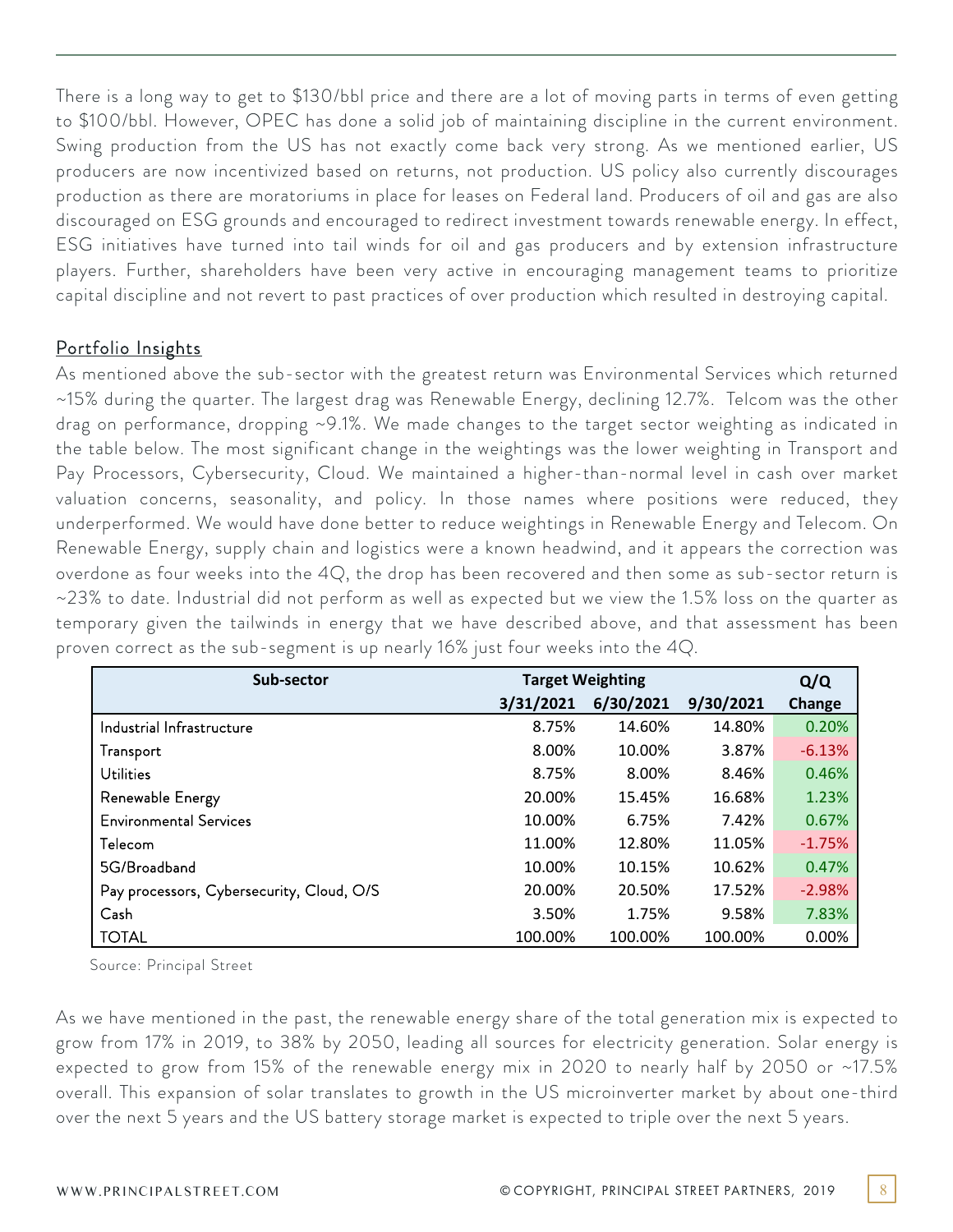The global solar inverter market is expected to grow from ~\$17B-\$20B currently to \$45B by 2025 and the leading publicly traded microinverter players have less than 15% of the global market. These statistics underscore what we hear on company quarterly conference call updates where demand is very strong and not the issue. Near term supply constraints have been the issue. The result of the steep valuations and supply constraints resulted in the Solar falling by 10.5% during the 3rd quarter, the Global Clean Energy falling ~7.7% during the 3rd quarter and as mentioned earlier, our renewable energy allocation delivering a negative ~12.7% during the 3rd quarter. The rebound over the last four weeks has been impressive with the Renewable allocation up 23% in our Infrastructure PLUS, the Solar benchmark up 10.3%, and Global Clean Energy benchmark up 8.6%, recovering the downside from Q2.

Telecom has had rough sledding of late. The sub-sector contains a number of value plays (though they feel like value traps lately). For example, Vodafone (VOD) shares trade at just 11x FY2 EPS and a PEG of just 0.5x based on FY2/FY1 estimated EPS growth despite a yield of nearly 7% for good measure. Nonethe-less VOD shares have underperformed with a nearly 10% price drop during Q3 following a 7% price drop in Q2. We were optimistic as it staged a 10% advance midway into 2Q only to be followed by a 15% decline from the 2Q peak .

T-Mobile US, Inc (TMUS) trades at ~35x 2022E EPS. Going forward, its EPS outlook is for 50% CAGR through 2024. The PEG based on the EPS growth next year is 0.76, falling to 0.32 for 2023/2022. None-the-less, TMUS shares have continued to get beaten up. While it posted a 15.6% gain in 2Q21, TMUS shares followed with a 11.8% decline in 3Q and a decline of nearly 9% so far in 4Q. Analysts refer to AT&Ts aggressive upgrade stance, managing through the churn from the Sprint merger, the data breach in 3Q, more aggressive wireless promotional environment including TMUS's, the DISH mobile virtual network operator (MVNO) agreement with AT&T on TMUS 2022 EBITDA guide, timing of Sprint cell cite decommissioning, and whether share buy backs begin in 2022. None-the-less, it would seem that these headwinds are more than priced in TMUS shares. Opportunities/tailwinds are the Sprint merger synergy progress, market share gain in fixed wireless, rural, and enterprise, wireless network prices well below AT&T and Verizon, and potential for \$60B in stock buybacks the next 5 years compared to TMUS current market capitalization of \$145B. More to follow on this in future published articles.

# Infrastructure PLUS Strategy

We set out to create a portfolio of infrastructure companies that would enable investors to achieve the capital preservation, stability, and lower volatility desired from traditional infrastructure strategies but without sacrificing long-term total returns

In our research we found that many available public equity infrastructure strategies (both ETFs and mutual funds) have not performed as intended or desired. The premise behind many of these strategies is that, in exchange for giving up performance on the upside during bull markets, infrastructure investments should perform better on the downside during periods of market volatility. Instead, what we found is that over the long term listed infrastructure strategies simply lagged broader markets, even during certain downturns. This finding was born out during the onset of and recovery from the recent COVID-19 global pandemic